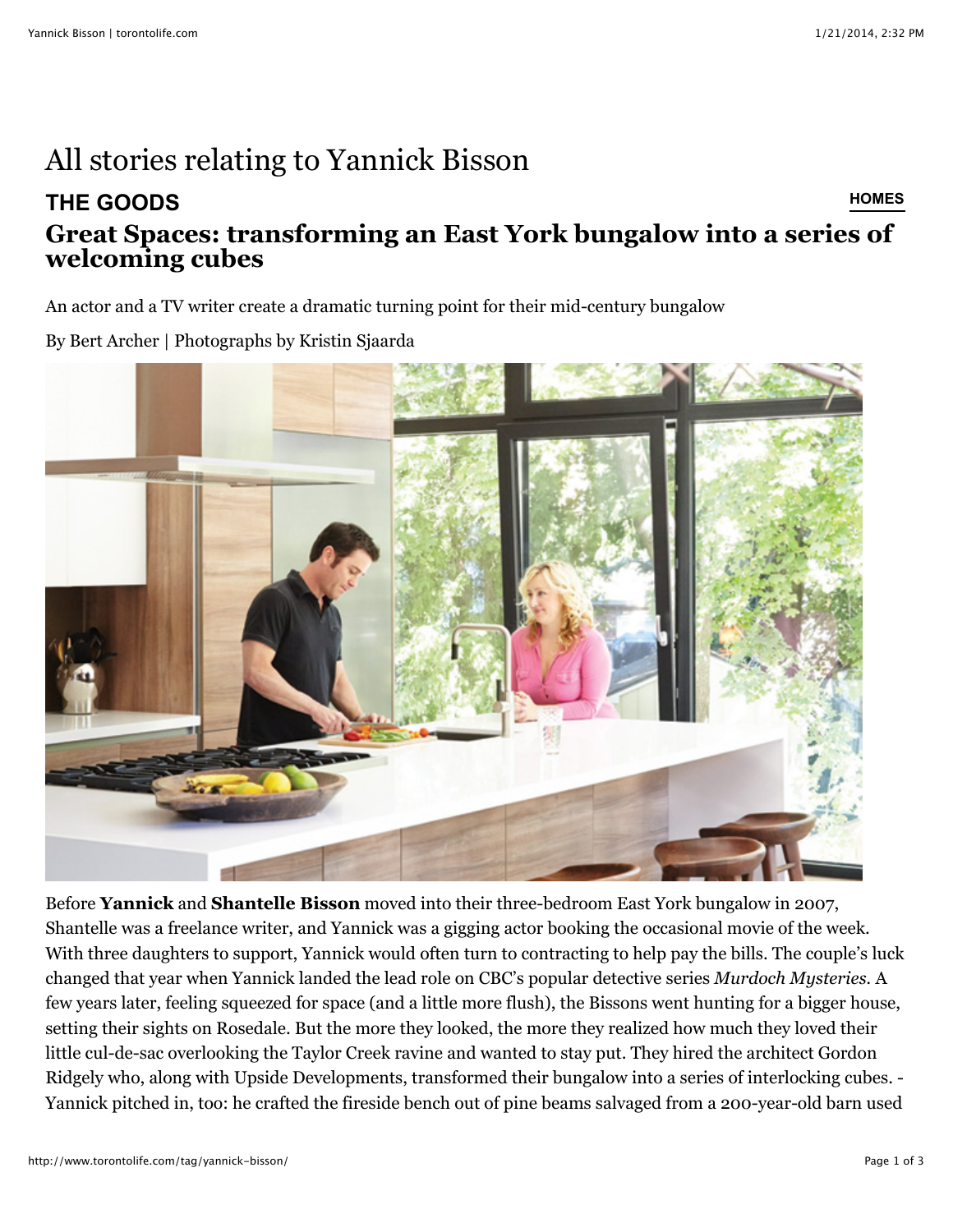on his show. In more ways than one, this is the house that *Murdoch* built.



January 2, 2014 | 9:57 am

[1 Comment](http://www.torontolife.com/style/toronto-homes/2014/01/02/great-spaces-east-york-bungalow/#disqus_thread)

## Most Popular Most Recent

[Breaking Brian Shin: portrait of a Bay Street master and suburban drug dealer](http://www.torontolife.com/informer/features/2014/01/16/breaking-brian-shin/)

[Sale of the Week: for better or for worse, this \\$659,000 penthouse is a sign of Kensington Market's](http://www.torontolife.com/informer/toronto-real-estate/2014/01/20/sale-week-21-nassau-street/) gentrification

[Saks is getting a billion-dollar makeover—just in time for its Toronto debut](http://www.torontolife.com/style/toronto-stores/2014/01/17/saks-billion-dollar-brand-revamp/)

[Winterlicious 2014: Toronto Life's 65 best bets for this year's fest](http://www.torontolife.com/daily-dish/licious/2014/01/13/winterlicious-2014-recommended-toronto-restaurants/)

[Real Estate Cheat Sheet: will house and condo prices ever fall?](http://www.torontolife.com/informer/toronto-real-estate/2014/01/17/toronto-real-estate-condo-house-prices-fall/)